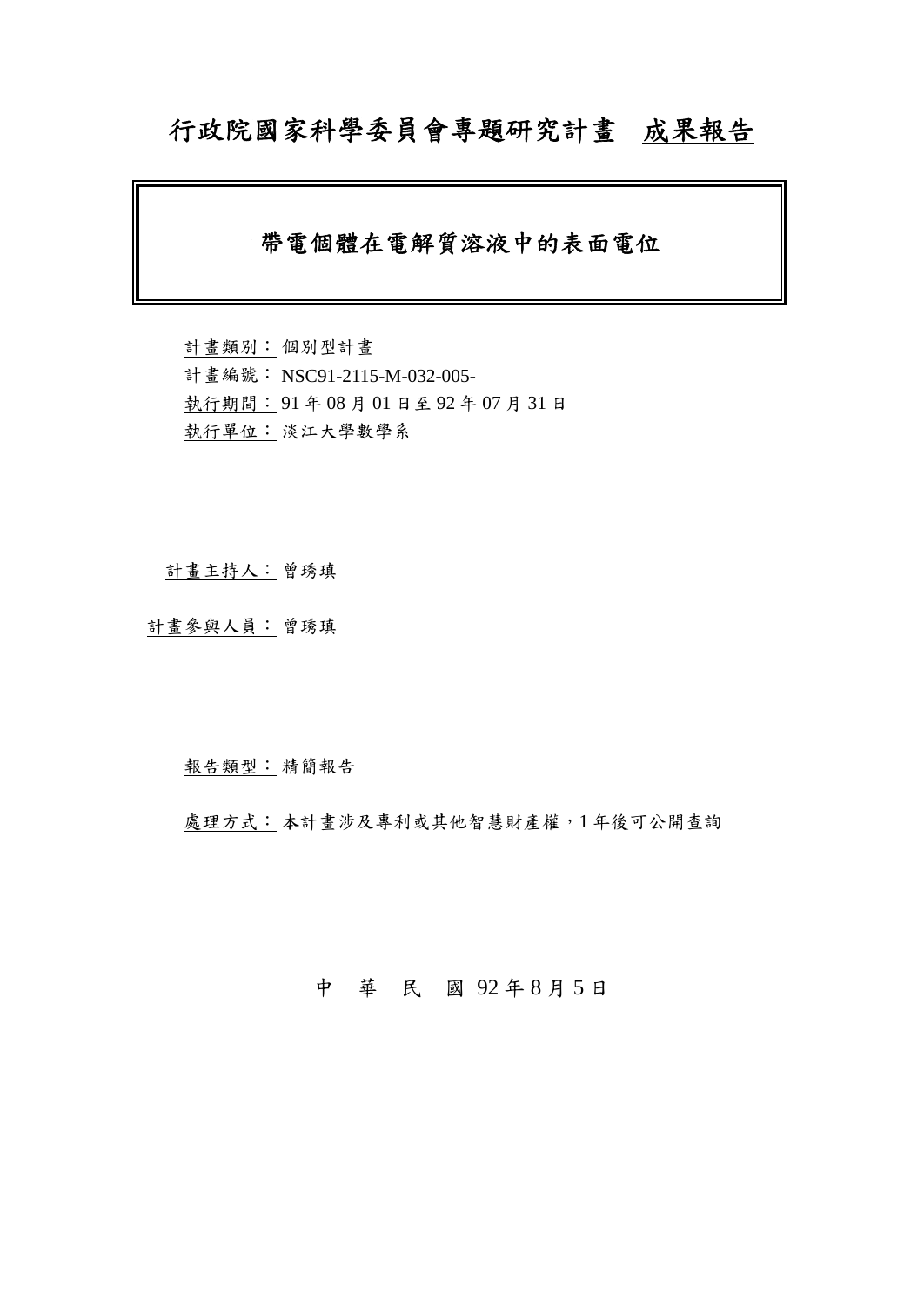## 帶電個體在電解質溶液中的表面電位

計畫編號: NSC 91-2115-M-032-005

執行期限: 91 年 8 月 1 日至 92 年 7 月 31 日

主持人: 曾琇瑱 教授 淡江大學 數學系

#### 一、中文摘要

求解一帶電個體在一電解質溶液中之電位分佈在基礎與應用方面皆扮演重要 角色的現象;它在膠體與界、表面科技領域中是主要研究課題之一。在過去近一 個世紀的研究中,唯一可解出正解(解析解)的問題為一個無限平板處於一對稱電 解質溶液中。由於實際應用上的需求,求解其他更廣義的問題,如球、圓柱或橢 球形的情況是相關領域研究者相當有興趣的問題。不過,目前所求得的仍以近似 解或半解析解為主。本研究中,吾人探討這方面的問題,以圓柱粒子為目標,採 用 Wang 等人求解球形粒子的方法(Z.W. Wang, G.Z. Li, D.R. Guan, X.Z Yi, A.J. Lou, J. Colloid Interface Sci., 246, 302, 2002), 並以數值法求解描述電位分佈之波 松-波茲曼方程式的方式探討所得結果之適用性。經由這一系列的分析後,吾人 將可以系統化的方式描述簡單幾何形狀的帶電個體在一電解質溶液中之電位分 佈問題。所得結果將可提供下一階段計算帶電個體間之靜電作用力之基礎。

關鍵詞: 電解質溶液, 電位分佈, 波松-波茲曼方程式, 圓柱形粒子

#### **Abstract**

 Determining the electrical potential distribution for the case a charged entity is placed in an electrolyte solution is of fundamental and practical significance; it is one of the basic problems in colloid and interface science. Up to now, the only exactly solvable problem is an infinite plate in a symmetric electrolyte solution. Apparently, deriving results for a more general case is highly desirable from practical point of view. In the present study attempt is made to derive approximate analytical result based on the method proposed recently by Wang et al. (Z.W. Wang, G.Z. Li, D.R. Guan, X.Z Yi, A.J. Lou, J. Colloid Interface Sci., 246, 302, 2002). We focus on the case of a cylindrical surface. The performance of the approximate results are examined by comparing with the results obtained by solving numerically the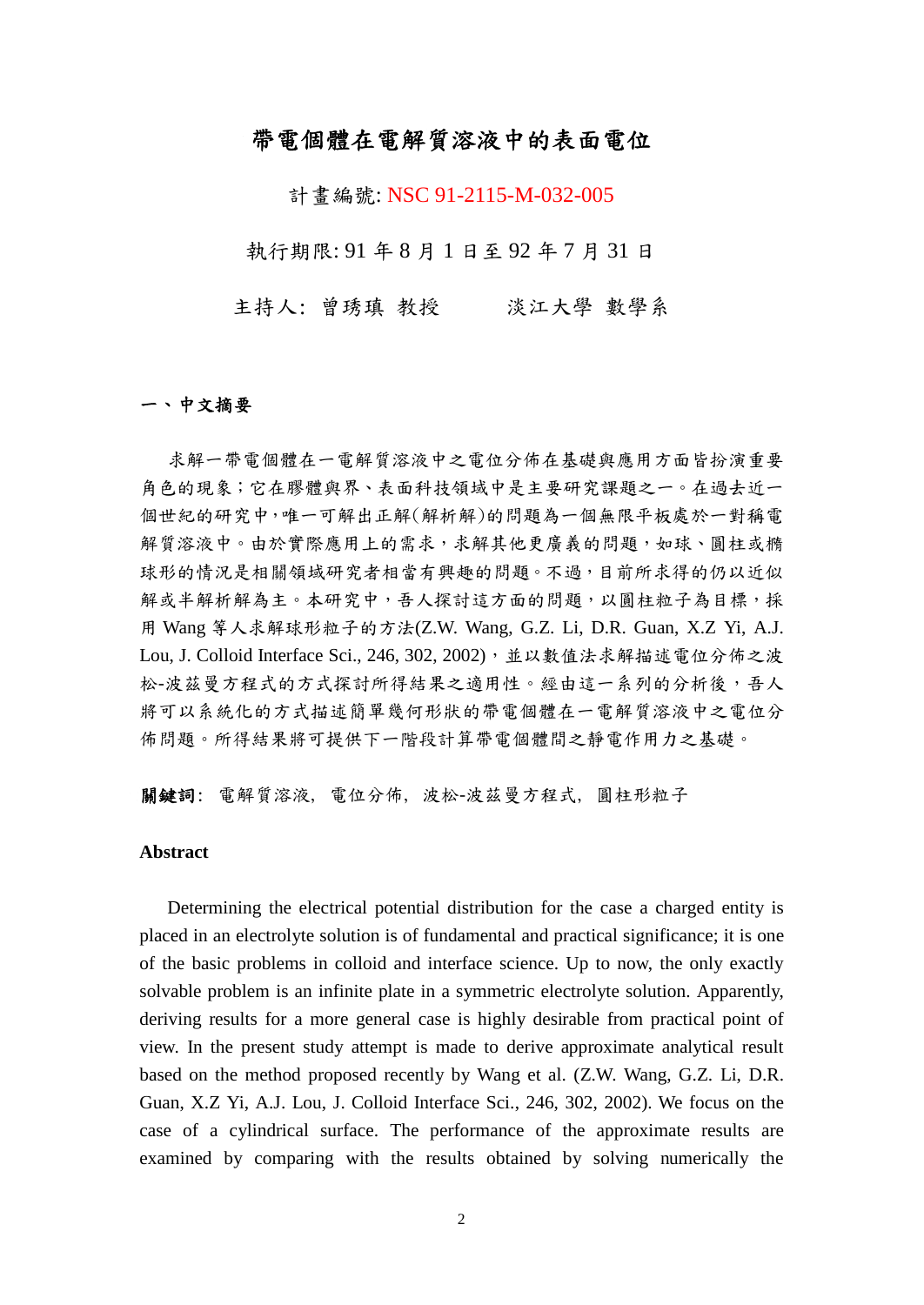corresponding Poisson-Boltzmann equation. The results obtained provide necessary information for the calculation of the electrical interaction force between two charged entities.

**Keywords**: electrolyte solution, electrical potential, Poisson-Boltzmann equation, cylindrical surface

### 二、緣由與目的

 In the DLVO theory, the electrical double layer interaction can be evaluated on the basis of the nonlinear Poisson-Boltzmann equation [1,2]. Even though there are disputes over the validity of the Poisson-Boltzmann theory, corrections are generally negligible for symmetric univalent electrolytes at the concentrations of interest to colloid scientists [3]. In spite of the relative simplicity of the Poisson-Boltzmann theory for the electrical potential, the equation can be solved in closed form only in a planar geometry or under simplified conditions. For curved surfaces, one often resort to the approximation under extreme conditions and/or use the numerical methods. For instances, the Debye-Huckel approach is based on the assumption that the magnitude of the ionic potential energy is far smaller than the thermal energy everywhere so that the nonlinear Poisson-Boltzmann equation can be linearized [1,2]. Under some circumstances, the analytical results can be found under the Debye-Huckel condition. So far only the numerical analyses can provide an overall insight into the properties of the electrical double layer without restriction against the electrical potential. Due to the significance of the electrical double layer in colloid and interface science, however, a solution to the Poisson-Boltzmann equation that fits all potential is desirable for the practical utility.

 From the perspective on the functional theory, the Poisson-Boltzmann equation for a symmetric electrolyte can be solved iteratively without any restriction of potential [4-6]. For example, Wang et al. [7] solved the Poisson-Boltzmann equation for an arbitrary potential with an iterative method in the functional theory. They pointed out that this method is superior to the conventional ways since it has entirely eliminated the limit of low potential. In addition, this method can readily provide the information about the radius and the surface potential of a spherical colloidal particle [8,9]. In the extended studies, Wang et al. [8,9] investigated the surface potential of a spherical particle, and the effects of system parameters on the surface potential have been examined. They concluded that the surface potential of a spherical colloidal particle is a function of the temperature, the micellar aggregation number, the concentration of bulk ions, the dielectric constant of the medium, and the ionic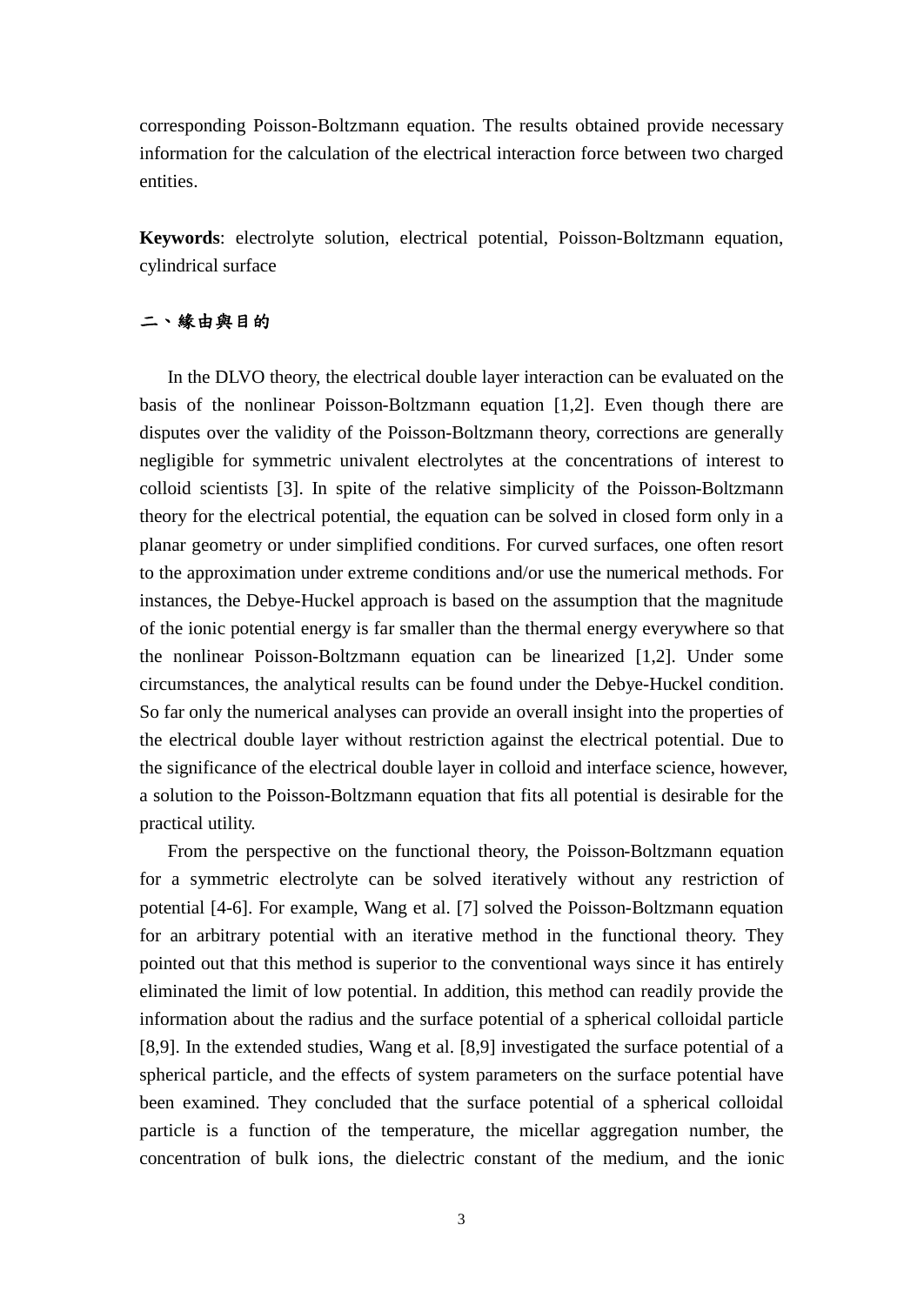valence.

 In this study, the radius and the surface potential of a cylindrical colloidal particle have been estimated. For simplicity, the second-order solution is adopted as the exact solution to the Poisson-Boltzmann equation. The radius and the surface potential of the particle is determined by finding the maximum of the electrical potential. Also, the applicability of the iterative method to a cylindrical geometry is verified and the effect of the choice of the zero-th order solution is also discussed.

#### 三、理論

Let us consider a set *C*, which comprises the functions ( $\mathcal{F}, \mathcal{W}, \dots$ ). These functions are continuous, and have at least second-order derivatives in an open interval  $(a,b)$ , where *a* and *b* are two different real numbers. The maximum norm of  $\mathcal{F}$  is defined as [5,6]

$$
\|\mathcal{I}\| = \underset{a < r < b}{\text{Max}} |\mathcal{I}(r)|\tag{1}
$$

It can be shown that, for any two functions  $\mathcal F$  and  $\mathcal W$  in *C* and *l* a real number,

| $\ \mathcal{I}\  \geq 0$                                              | (2a) |
|-----------------------------------------------------------------------|------|
| $\ \mathcal{L}\  + \ \mathcal{U}\  \ge \ \mathcal{L} + \mathcal{U}\ $ | (2b) |
| $\ \mathcal{H}\  =  \mathcal{F} \ \mathcal{L}\ $                      | (2c) |

According to the functional theory, the set  $C$  forms a Banach space  $B$ . We consider

the operator  $\hat{P}$ , which has the property

$$
\mathcal{L} = \mathcal{P}\mathcal{L}, \quad \mathcal{L} \in B \tag{3}
$$

Also, if  $\hat{P}$  satisfies the Lipschitz condition, then

$$
\left\|\hat{P}\mathcal{E}-\hat{P}\mathcal{W}\right\|\leq r\|\mathcal{E}-\mathcal{W}\|,\ \mathcal{E},\mathcal{W}\in B\tag{4}
$$

where  $r$  is the Lipschitz constant ( $0 \le r < 1$ ). Then, beginning with an arbitrary function  $\mathcal{L}_0 \in B$ , we have [5]

$$
\mathcal{L}_{n+1} = \hat{P}\mathcal{L}_n, n=0,1,2,... \tag{5}
$$

and

$$
\lim_{n \to \infty} \mathcal{L}_n(r) = \mathcal{L}(r) \tag{6}
$$

Here,  $\mathcal{F}_n(r)$  is the *n*th-order iterative approximate solution of Eq. (5), and  $\mathcal{F}(r)$  is the exact solution of the equation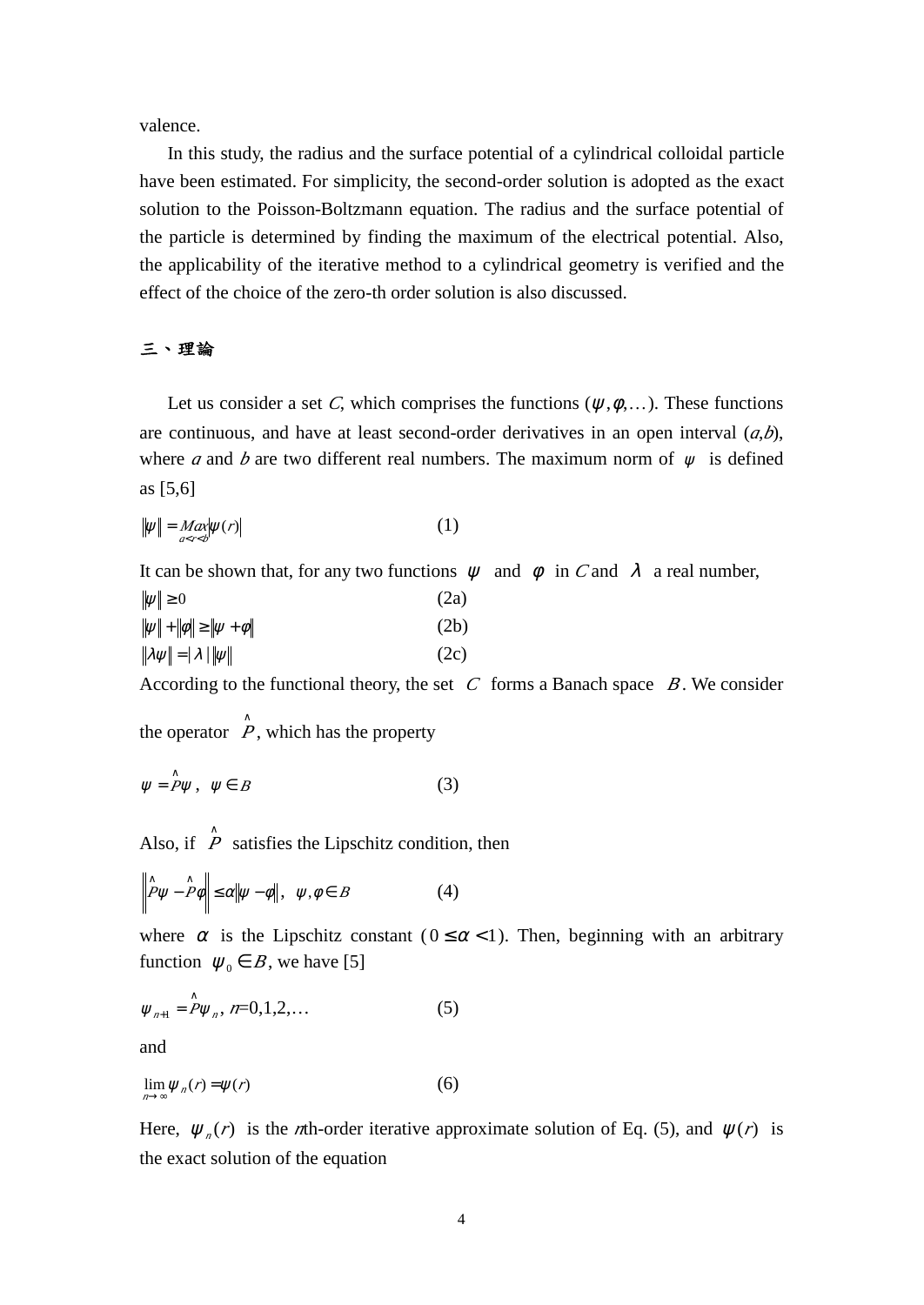$$
\mathcal{L}(r) = \mathcal{P}\mathcal{L}(r) \tag{7}
$$

As will be illustrated latter, this approach is applicable to the case of cylindrical coordinates. In this case,  $\hat{P}$  can be constructed as

$$
\hat{P} = \frac{k_B T}{ze} \sinh^{-1} \left[ \frac{V}{2n_0 z e} \nabla_r^2 \right] = \frac{k_B T}{ze} \sinh^{-1} \left[ \frac{ze}{k_B T r^2} \nabla_r^2 \right]
$$
\n(8)

It can be also shown that [8]

$$
\hat{P}\mathcal{L} = \frac{k_B T}{ze} \sinh^{-1} \left[ \frac{ze}{k_B T'^2} \nabla_r^2 \right] \mathcal{L} = \frac{k_B T}{ze} \sinh^{-1} \left[ \frac{ze}{k_B T'^2} \nabla_r^2 \mathcal{L} \right]
$$
\n(9)

Here,  $\mathcal{L}(r) = \frac{2f}{V} K_0(r)$  $E(r) = \frac{2f}{r} K_0(r)$  is adopted as the initial or zeroth-order iterative solution  $\mathcal{F}_0(r)$ , where  $\neq$  is the linear charge density (C/m) of the particle and  $K_\epsilon$  is the  $\nu$ -th order Bessel function of the second kind and the higher-order iterative solutions,  $\mathcal{F}_n(r)$ ,  $n=1,2,...$ , are generated by Eqs. (5) and (9). Among these, the first and the second iterative solutions are

$$
\mathcal{L}_1(r) = \hat{P}\mathcal{L}_0(r) = \frac{k_B T}{ze} \sinh^{-1} \left[ \frac{ze}{k_B T} \mathcal{L}_0(r) \right] = \frac{k_B T}{ze} \sinh^{-1} f
$$
\n(10)

$$
\mathcal{L}_2(r) = \hat{P}\mathcal{L}_1(r) = \frac{k_B T}{z e} \sinh^{-1} \left\{ \frac{f}{\sqrt{1 + f^2}} \left[ 1 - \frac{1}{1 + f^2} \left( \frac{1}{f} \frac{df}{dr} \right)^2 \right] \right\}
$$

$$
(11)
$$

where  $f = zeE_0/k_B T$  is a dimensionless function of *r*.

For the present case,  $\mathcal{I}_2(r)$  is satisfactory to stand for the exact solution in comparison with  $\mathcal{L}_0(r)$  and  $\mathcal{L}_1(r)$ . Note that Eq. (10) can be rewritten as

$$
\sinh\left[\frac{ze}{k_BT}\mathcal{L}_1(r)\right] = \frac{ze}{k_BT}\mathcal{L}_0(r) \tag{12}
$$

Under Debye-Huckel condition, expanding the left-hand side of this expression in Taylor series in terms of  $\mathcal{L}_1(r)$  and retaining the linear term, we obtain

$$
\mathcal{L}_1(r) \cong \mathcal{L}_0(r) \tag{13}
$$

Similarly, it can be shown under Debye-Huckel condition,  $\mathcal{L}_n(r) \cong \mathcal{L}_{n-1}(r)$ , which implies that  $\mathcal{L}_n(r) \cong \mathcal{L}_0(r)$ . With the use of the functional theory in the solution of the Poisson-Boltzmann equation, however, the particle radius can be theoretically estimated [8,9].

We regard  $\mathcal{F}_2(r)$  as the exact electrical potential profile. In this consideration,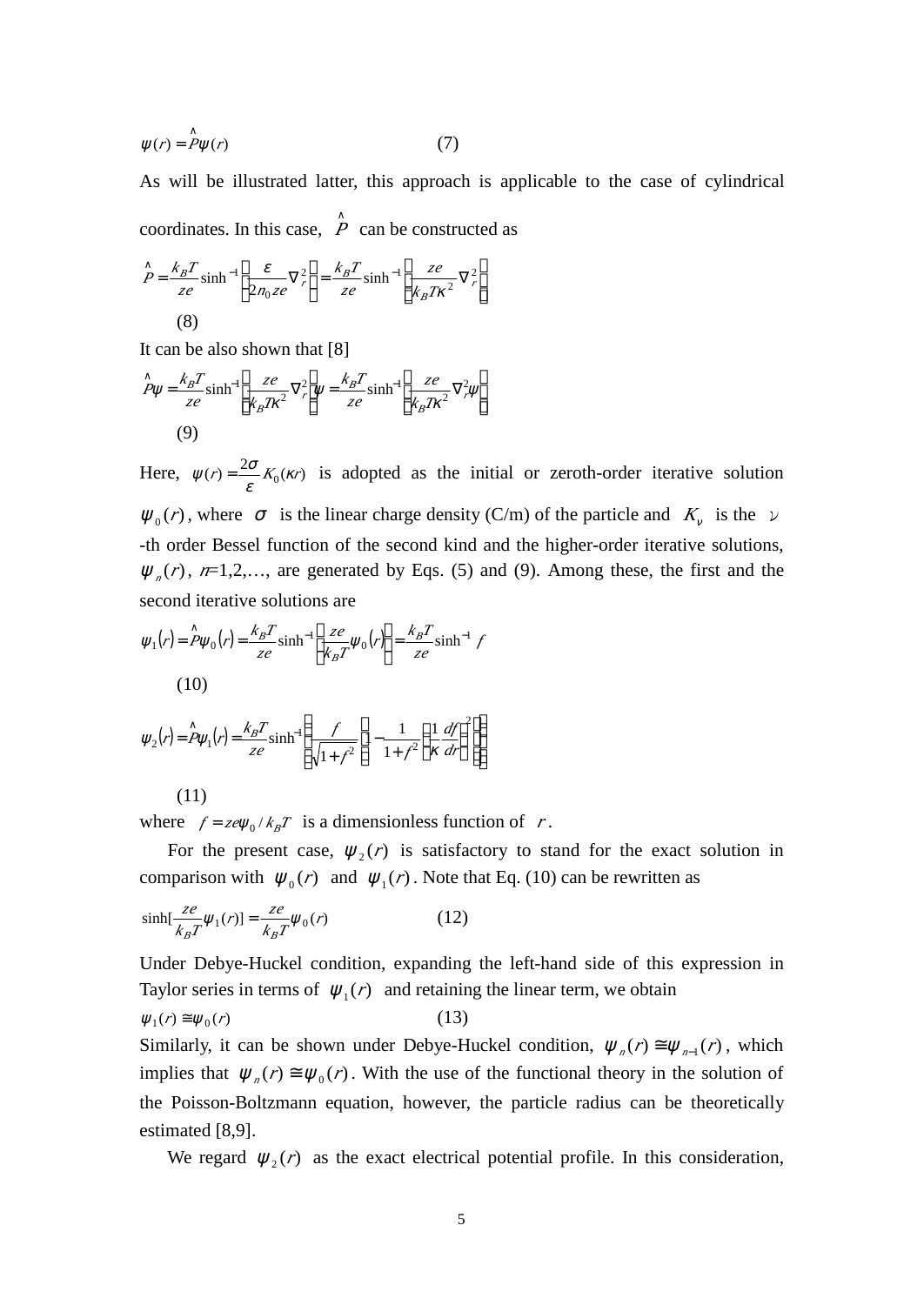the phenomenon:  $\mathcal{I}_2(r) < \mathcal{I}_1(r) < \mathcal{I}_0(r)$  in the vicinity of surface is reasonable since  $\mathcal{I}_0(r)$  is the roughest approximate solution and the others are more accurate than it to the exact potential  $\mathcal{L}(r)$  in the set comprised by the solutions  $\mathcal{L}_n(r)$ . When the distance from the center of the particle, *r*, is much larger than the particle radius *R*, the Debye-Huckel condition is satisfied and the particle can be viewed as a charged line segment. It accounts for that all the iterative solutions coincide if  $r$  is large enough. But at a higher potential or shorter distance, the particle is far from the charged segment model under the Debye-Huckel condition and its radius has to be taken into consideration. The curves are apart from each other as a result.

 As have been mentioned above, the iterative method can induce us to define the maximum of  $\mathcal{I}_2(r)$  as the surface potential  $\mathcal{I}(R)$  and *R* as the radius of the particle. This method of estimation can be realized from the following considerations: First, the solution of the Poisson-Boltzmann equation based on Gouy-Chapman model describes the electrical potential in the electrical double layer and it must include the information of the radius and the surface potential of the particle. Therefore, starting

the iterative process with  $\mathcal{L}(r) = \frac{2f}{V} K_0(r)$  $\mathcal{I}(r) = \frac{2f}{r} K_0(r)$ , the radius and the surface potential of

particle appear while the number of iterative order is enough. Second, according to Poisson-Boltzmann equation, the space charge density inside the particle is assumed zero. The governing Laplace equation inside and the fixed surface potential suggests that the electrical potential should be uniform over the whole particle and a maximum exists on the surface even though the constructed operator is no longer valid inside the particle surface.

As a consequence, the radius *R* and the surface potential  $\mathcal{L}(R)$  of a cylindrical particle can be estimated by applying the condition

$$
\frac{d\mathcal{F}_2(r)}{dr} = 0\tag{14}
$$

Incorporating Eqs. (11) into (14) yields

$$
F(r) = \frac{dE_2(r)}{dr} = -\frac{2}{3}K_1^2(r) + \frac{4}{3}K_0^2(r) \cdot (K_0^2(r) - 2K_1^2(r)) + \frac{2}{3}K_0(r)K_2(r) \cdot (1 + \frac{2}{3}K_0^2(r)) - 1 = 0
$$
\n(15)

where  $\tau = z eA/k_B T$ . In the following analysis, we assume a 1:1 bulk electrolyte, namely,  $z=1$  for simplicity. This nonlinear algebraic equation can be solved by Newton-Raphson method. We suggest using the initial estimate of  $R=5/7$ . Usually, a convergent root can be obtained after several iterations.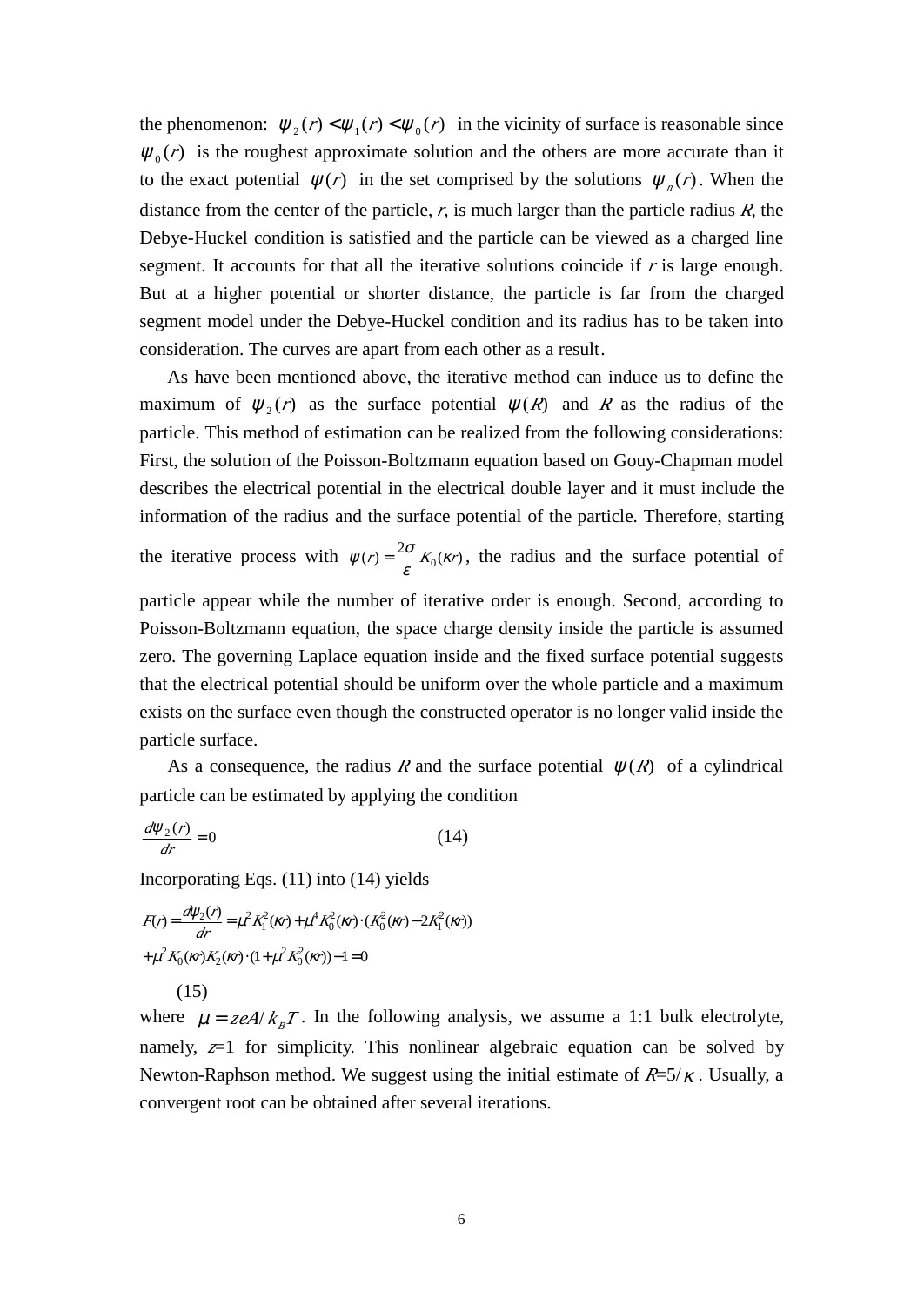#### 四、結果與討論

The results show that the surface potential of the cylindrical particle increases as the aggregation number and the temperature of the system increase, but decreases with increasing in the dielectric constant, the valence of the carried ions, and the length of the cylindrical particle while the other factors are fixed. The surface potential of the cylindrical particle increases with increasing of the linear charge density. However, the surface potential is independent of the concentration of the electrolyte, which differs from that obtained by Wang et al. [9]. This can be comprehended from that, with the increase in the concentration of electrolyte, the interaction between the particle and the bulk ions also increases. This interaction compresses the electrical double layer, and the estimated radius of the particle should be smaller if the surface potential remains constant. The radius of the cylindrical particle increases with increasing in the dielectric constant, the temperature of the system and the length of the particle. On the other hand, the estimated particle radius may decrease with the increases in the aggregation number, the concentration of the electrolyte and the valence of the carried ions.

 The required number of iterations for an accurate result is closely related to the choice of the zero-th iterative solution,  $\mathcal{L}_0$ . In summary, with the use of the iterative method in the functional theory, the nonlinear Poisson-Boltzmann equation for a symmetric electrolyte can be solved under the general potential conditions. The surface potential and the radius of a cylindrical particle can be estimated from the second iterative solution of potential. The surface potential has been found to increase with increasing in both the temperature of the system and the linear charge density, decrease with increasing in the dielectric constant of medium and the valence of carried ions. However, while the electrolyte concentration increases the particle radius under estimation reduces and the surface potential remains fixed, which differs from that of a spherical particle.

### 五、參考文獻

- [1] R.J. Hunter, Foundations of Colloid Science, vol. 1, Oxford Univ. Press, London, 1989.
- [2] P.C. Hiemenz, Principles of Colloid and Surface Chemistry, Marcel Dekker, New York, 1977.
- [3] S.L. Carnie, G.M. Torrie, Adv. Chem. Phys. 56 (1984) 141.
- [4] B. Beauzamy, Introduction to Banach Spaces and Their Geometry, North-Holland, Amsterdam, 1985.